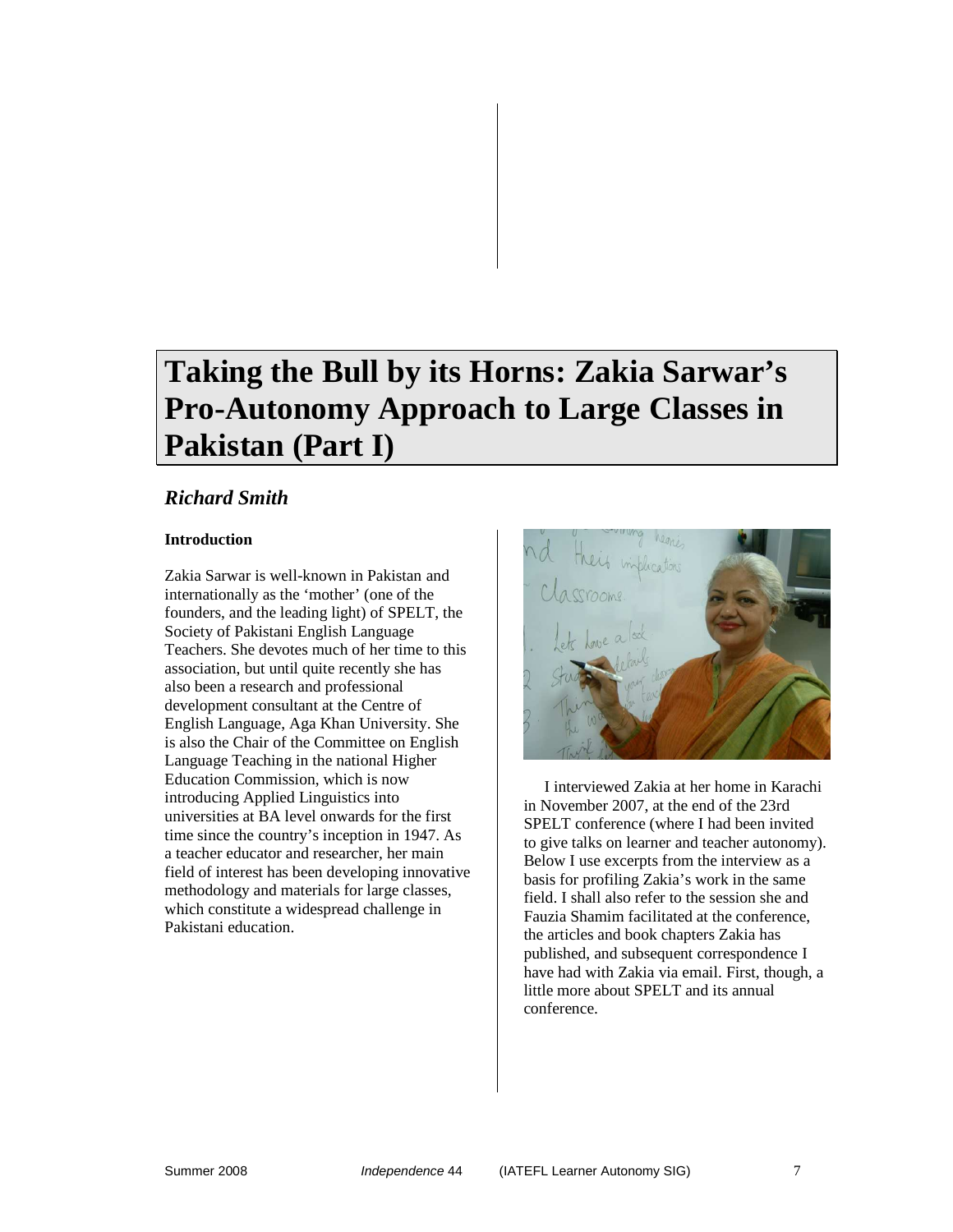#### **The Society of Pakistani English Language Teachers (SPELT)**

SPELT has existed as a professional forum for language educators since 1984. Most of its 1000 members, spread across the whole country, are involved with the teaching of English as a foreign/second language, but it has recently widened its membership to teachers of Urdu. SPELT organizes professional development programmes, encourages teacher-research, collaborates with government agencies to develop textbooks, networks with sister organizations worldwide and actively promotes environmental, peace and human rights issues. One unique feature of the association is its 'travelling conference', which begins in Karachi and takes international speakers to Lahore and Islamabad by way of (in 2008) Multan and Abbottabad. This enables greater participation from teachers who would be unable to travel away from home for economic or cultural reasons.

#### **Large class teaching**

Apart from SPELT, Zakia's other major contribution to ELT in Pakistan and elsewhere has been her practical innovations in the area of large class teaching. To put this in context, while most English teachers in the world face an everyday reality of large class teaching, the problems involved have rarely been tackled in mainstream ELT literature. An exception was the work of the Lancaster-Leeds Language Learning in Large Classes project led by Dick Allwright (Lancaster University) and Hywel Coleman (University of Leeds) back in the 1980s. In summing up some of the findings of the project, based on questionnaire responses from Indonesian, Japanese, Nigerian, Senegalese and South Afirican teachers, Coleman (1989) listed four of the major problems teachers in large classes face (cited in Sarwar 2000):

- 1) feelling self-conscious, nervous, uncomfortable;
- 2) disciplinary and class management problems (noise level etc.);
- 3) difficulty of giving attention to individual students;
- 4) difficulty of evaluating oral/written work of so many learners.

In one article reporting on her own innovations, Zakia refers to this description and writes:

'[This] dismal scenario … plagues most EFL environments including Pakistan where I teach. There is no option under the circumstances, other than taking the bull by its horns and struggling through the challenges' (Sarwar 2000: 36).

The rest of this article (including Part II, which will appear in the next issue of *Independence*) will profile the ways in which Zakia has herself 'taken the bull by its horns', developing viable strategies to counteract at least some of the problems inherent in large class teaching. Retrospectively, Zakia sees this work as having fallen into three phases (the second and third phases will be described in Part II). First, though, some insights in her own words, from the Karachi interview, regarding her early career:

### **Early career**

#### *Zakia, can you tell me where you started your teaching career?*

I first taught in a public college – that is a strange phenomenon peculiar to the [Indo-Pakistan] sub-continent which covers two years of higher secondary, and two years of undergraduate – ages 14 to 18 or 20.

#### *What kind of a teacher were you back then?*

I was always a very proactive person, and I always believed in teacher-student rapport. The very first incident that surprised everyone in college was when I had to go somewhere and I said to the students, 'Look, I've got to go to a conference, will you do the work I set you while I'm away?'. And they not only gladly agreed, but in fact did go and sit in the classroom and worked while I was away on leave. The principal had said it would be impossible, but I've always had faith in my students, I've always believed that they want to learn and that we have to find ways to reach them, and find ways they can learn.

I did this without training of any kind – in Pakistan most English teachers still have a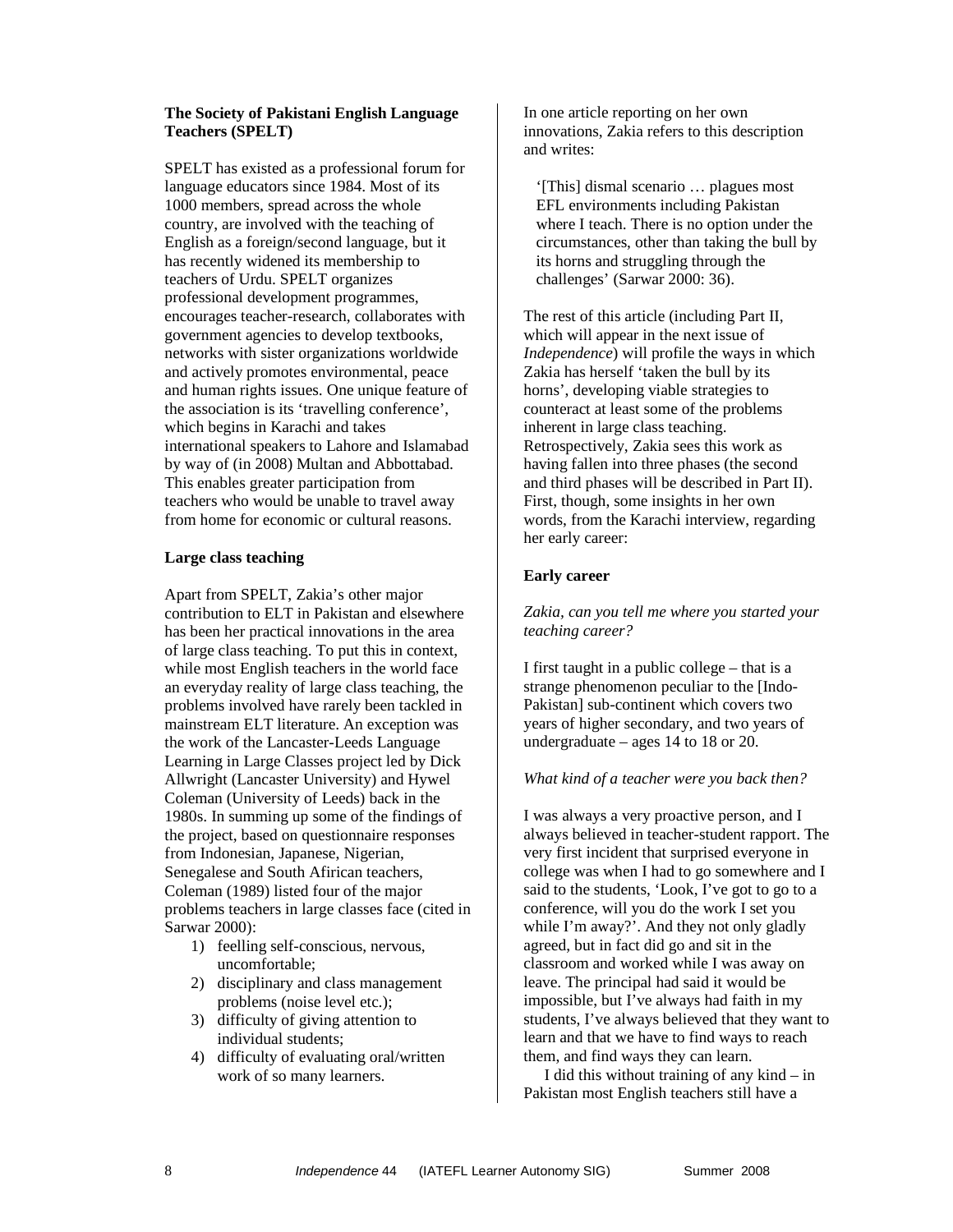background in literature, and the belief is 'if you know English then you can teach English'.

I'd had a teacher when I was doing my own BA in Political Science who had just come from America – she would divide us into groups and just before exams she would call different groups at different times to come to her. So it was a kind of peer learning and support system. When I began teaching I started to follow the same pattern close to exam time – we'd have a party cum study session with each group.

So I'd always had a relationship with my students and I used to remember all their names, but then the numbers started growing, from about 40 to around 150 (175 when I retired in 1999). This rise in class size was a general phenomenon because of the spread of mass education. I started losing heart and even decided I would quit teaching.

You know, if you go back to traditional learning in the subcontinent, it was a totally inductive approach: students would discuss things amongst themselves and come back to the *guru* with questions. This goes to show that, even in olden times, good teaching has been about students taking responsibility for their learning themselves and teachers and students having a good rapport. But when mass education came and people started valuing a piece of paper more than learning itself, a lot of things started happening that were contrary to learning. There was a move away from learning to achievement.

Anyway, to get back to the story, I became very frustrated, but my sister encouraged me to come to Australia to study for a Diploma [at the University of Sydney in 1982]. That was the turning point in my life which really changed everything, and my approach to teaching found a new direction.

#### *And how did it influence you?*

Before leaving Sydney, my Dip.TEFL tutor had asked me 'What are you going to do when you go back to Pakistan?', and I said 'Well, I guess I'll continue as before and throw everything out of the window that I've learned here!'. I couldn't imagine that conditions would have changed – and I hadn't yet realized the change that had happened to me.

The Diploma did change my approach – I used to think nothing could be done, but when I went back to teaching, I realized I couldn't go back to the standard practice of 'Open books to page 10!'. I knew very well that students had to find answers themselves to take anything in. I think that was the beginning of my work with learner autonomy because I realized that explaining and telling would not work., because a language can only be learnt through use. Of course, I didn't frame my practice as 'autonomy' at that time, but I did call it 'individualization' when I first reported on my research.

#### **Phase 1 of innovation (1983–1985): Ideas for individualized learning**

After she completed the Diploma at the University of Sydney, Zakia embarked on a teacher-research project entitled 'Teaching English as a foreign language with limited resources' (1983–85). Retrospectively, she considers this as 'Phase 1' of an overall project which has taken up her career since then, and which aims to investigate what materials, strategies and approaches can be practically used to teach English in under-resourced EFL environments. (She characterizes these as having large classes, outdated and inflexible syllabi, a faulty assessment system and untrained teachers [Sarwar 2002]).

During Phase 1 she experimented in her own teaching over a period of three years by laying on a special voluntary class with communicative methodology and materials in a public college, teaching classes of more than 100 each time (Sarwar 2002). The innovations she introduced are described in more detail in an article published some years later (Sarwar 1991/2001), and this is the main source for my summary here.

The course Zakia arranged was a 50-hour remedial one that focused on reading comprehension and writing skills and was not a part of the regular classes, and thus did not have to follow a prescribed syllabus It was a voluntary, non-credit course, taught for 2 hours three times a week for a duration of about nine weeks. In the first year, 104 volunteers, selected on a first-come first-served basis, agreed to stay on after regular classes had ended in order to take the course. The students were young female adults between 16 and 20 years of age, false beginners who had studied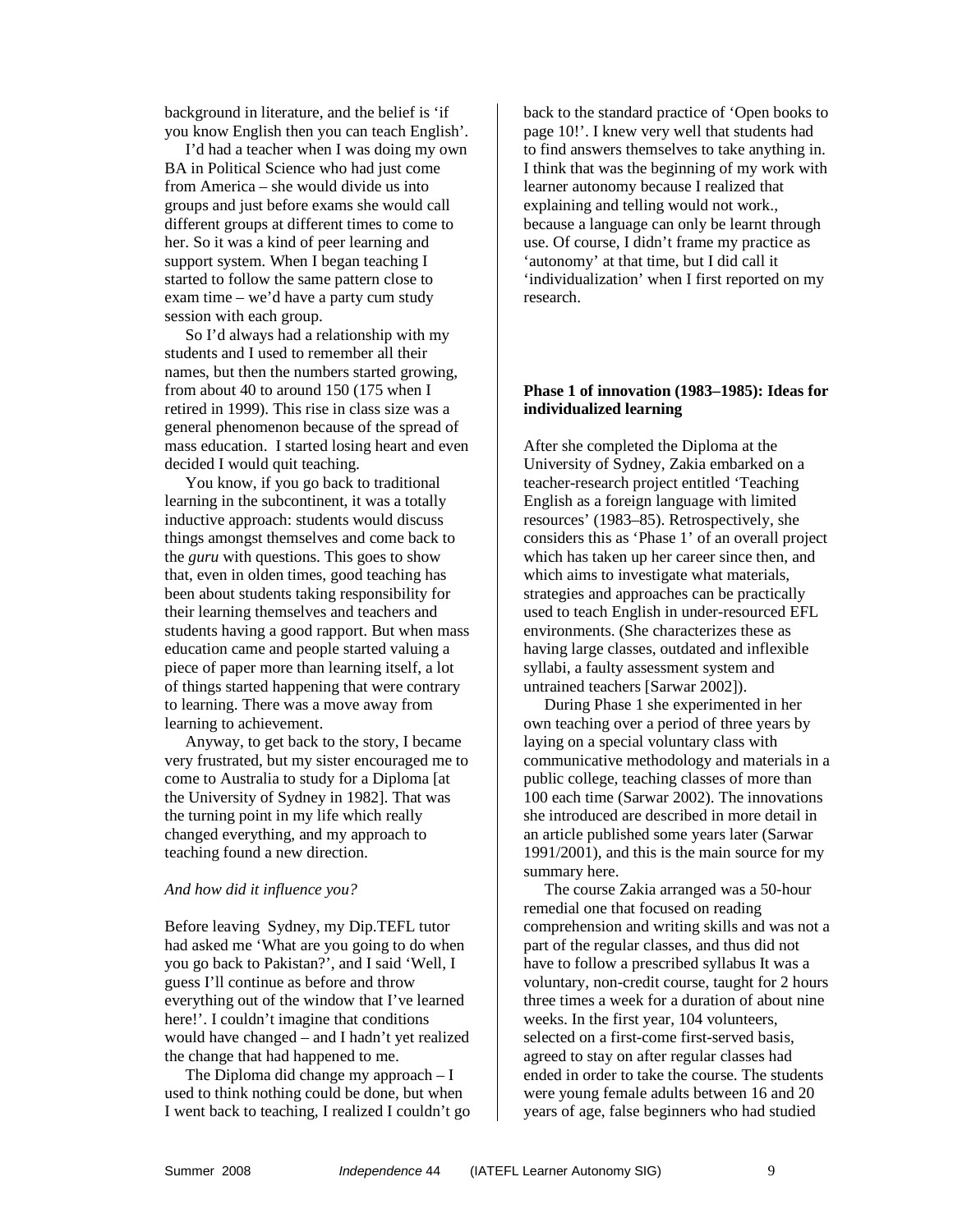English for about seven years. They had had little or no exposure to English except for studying it as a subject in the Faculty of Humanities.

On the first day Zakia suggested to the class and gained agreement from them that 50 hours were not sufficient for tangible improvement to be made and that students would therefore supplement classwork by following a selfmonitored learning programme that included listening, reading and writing. She devised activities they could do on their own and referred to the whole course as a 'Self-Learning Programme' (SLP).

One of the most important guiding principles that she developed at this time for large class teaching was that of *building rapport*. As she says (Sarwar 1991/2001), 'It is only through the proper rapport that an atmosphere conducive to learning can be built up. Also, "humanizing" a large class is perhaps the only way to motivate learning'.

Zakia still feels that all of the following techniques or principles which she began to develop at that time can be successful in building rapport and so 'humanizing' large class situations:

- *voluntary learning*: Her first experimental classes were entirely voluntary; Zakia has extended the principle since then to compulsory classes, involving students in decisions about the programme to be followed, i.e. negotiating the syllabus (see Part 2 of this article, in the next issue).
- *background questionnaire*: A questionnaire is filled out by students early on, concerning background, attitudes, perceived needs and socioeconomic and ethnolinguistic community, which provides the

teacher with an insight into the students as individuals.

- *group-formation*: Students form their own groups of three or four with friends; the group is given a number, and students are asked both to sit together in class, and to do work together outside class.
- *name tags* on 3"x 4" cards with the student's group number also. The use of these leads to what Zakia calls 'the magic of the first name', describing how as a result of using the cards there was definitely a better rapport between the various groups as well as with her as teacher.
- *profile cards*: Points worth knowing about anyone were brainstormed on the blackboard, and these points were categorized and put in an order acceptable to everyone; students were then asked to prepare their own profile card for the teacher, with a photograph. Prizes were given to the best-presented cards.

Other innovations Zakia developed at this time included a number of activities which students could engage in repeatedly during their own time outside class.

As she told me in our interview, '[For Phase 1] I developed three or four activities which became 'classic' and which can be used to encourage learner autonomy and improve language proficiency in an under-resourced environment, that are very down to earth and related to problems our students have. For example, listening is nowhere in our curriculum but I firmly believe it's a gateway to all knowledge, so I devised a radio news activity'. The instructions for this activity are reproduced below:

#### **Radio News (SLP #1)**

| Aim: This exercise will improve your listening skills. It will also improve your note-taking skills. |           |                       |                           |         |
|------------------------------------------------------------------------------------------------------|-----------|-----------------------|---------------------------|---------|
| Step 1: Make the following grid in your English Language Proficiency workbook:                       |           |                       |                           |         |
| Example                                                                                              | Time      | Doer/Person           | Event                     | Place   |
|                                                                                                      | Yesterdav | <b>Prime Minister</b> | Inaugurated<br>Conference | Karachi |
| Step 2: Listen to the radio news at a time convenient to you.                                        |           |                       |                           |         |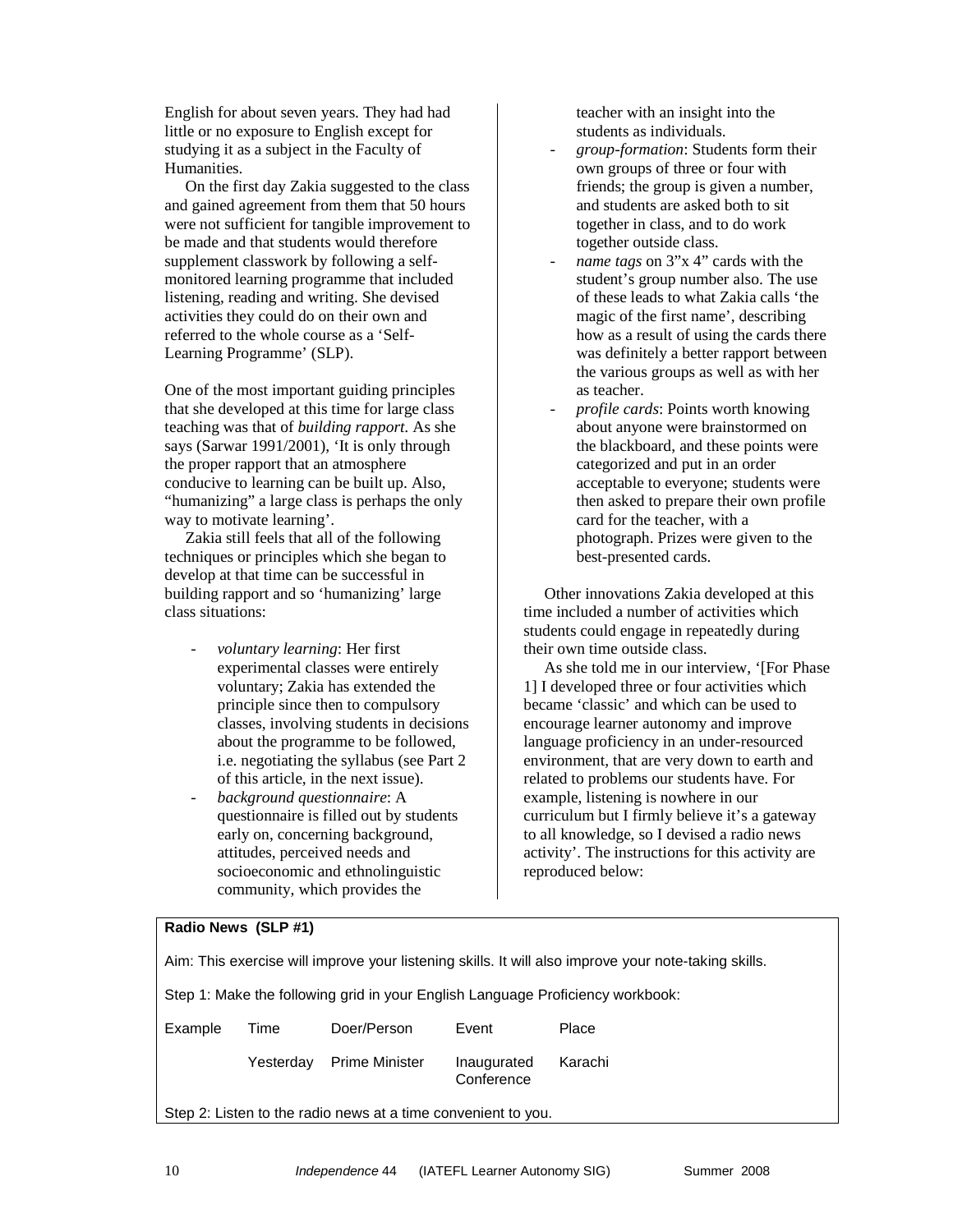Tape only the headlines while listening to it.

Fill in the grid as you listen to the news. See example above.

Step 3:

Put your workbook face down Play back the recorded news. Fill in the portions you missed in the first listening. Play back the recorded news again. Check your responses and complete the grid as you play the recorded news. Look at a newspaper to check spellings/compare facts.

(from Shamim and Sarwar 2007 handout; reproduced here with permission)

As Zakia said in our interview, the idea for the Radio News activity came about because she was trying to find a way to expose her students to listening in the absence of resources in the form of specially published materials. She checked and found that most of the students

had radio cassette players, so she asked them to record the news in English and listen to it carefully on a regular basis.

The next activity ('Self-created cloze') was also her invention.

#### **Self-created cloze (SLP # 2)**

- Use your English textbook for this activity or ask your teacher for guidance.

- Try to write at least one paragraph every day.

The aim of this exercise is to improve your

- handwriting
- punctuation
- reading comprehension
- grammar
- proofreading skills

Step 1:

- a. Select a paragraph
- b. Mark or underline every 5th word
- c. Copy the passage in your best handwriting; leaving out the marked word, draw a blank line instead
- d. Close the book. Take a break.
- e. Fill in the blanks

Step 2:

Check your work:

- 1. Have you put in a margin?
- 2. Have you put in the date?
- 3. Have you indented the paragraph?
- 4. Does the writing look neat and tidy?

Open your textbook and check if you punctuated your work correctly. Check your responses in the blanks.

Check the number of blanks and give yourself one mark for each correct answer.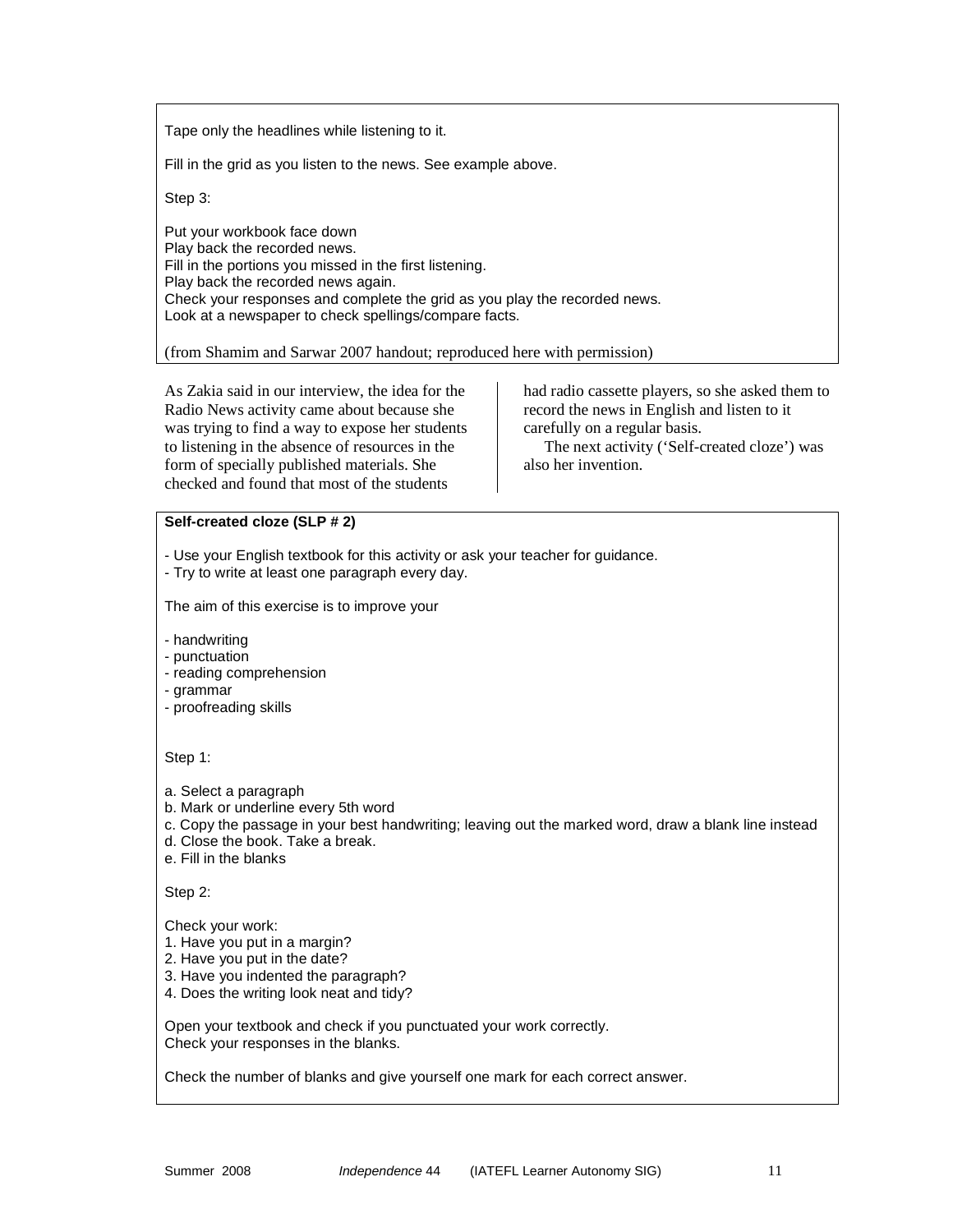(Note: If you score below 40% marks, first leave out every 8th/7th/6th word. Move to the next level after you have gained 80% marks).

Use a passage from the textbook or elsewhere, and copy it out, with a blank for every 5th word. After a while, come back to it and attempt to fill in the words. Check with reference to the original. If you score below 40% try doing the same with every 6th, 7th or 8th word instead. Move to the next level after you have gained 80% in marks.

(source: Shamim and Sarwar 2007 handout, reproduced with permission)

Colleagues with whom Zakia talked about her work were doubtful about this deviation from the standard cloze procedure using unseen texts. But she explained that her students were so weak that even after having seen the text and copying it, replacing every *nth* word with a dash, they would still not be able to fill in the words correctly. She also maintained that this variation of cloze would help learners use grammar in context and teach them self– editing, besides aiding comprehension.

Another of Zakia's innovations to encourage out-of-class learning was to set up a class lending library with old magazines and newspapers donated by her friends (most students did not have access to English newspapers or magazines otherwise). Students were responsible for keeping track of materials themselves and exchanging them with each other.

Zakia herself theorized her experimentation during 1985-87 in relation to what she had read about the 'Three Rs' of individualization (Sarwar 1991/2001): Re-education (that is, reconstructing the role of the teacher), Responsibility (learners taking charge of their own learning) and Relevance (e.g. exploiting materials brought in by students themselves and not, for example, inappropriate materials imported from the west). To these, as we have seen, she had also added her own 'R', that of 'Rapport'.

At the same time as engaging in the above experimentation, Zakia founded SPELT, in 1984. This was the result of a need felt by Zakia and some of her colleagues, including Fauzia Shamim, to experiment and update themselves about ways of teaching languages through sharing ideas with each other, since the Pakistani government did not seem bothered about the plight of education in the country. As she described to me, this was like a child being born (including arrangements for the first annual conference), in that it took up all her energies, so that she could not carry on

with her large classes research in a systematic way for some time. She did, though, publish a book with Fauzia Shamim on exploiting materials, and organized the first international large classes conference, in September 1991, in collaboration with the Lancaster–Leeds Large Class Project, attempting to bring into focus the problems of large classes in underresourced environments.

Retrospectively, Zakia characterizes 'Phase 1' of her own innovations in large class teaching as a period of experimenting with support for students to learn on their own outside class – putting on extra classes to encourage this even though she had a full workload. As she later wrote,

'Training learners to monitor their own learning is as important in a large class as in a small one – in fact, more important, because in a small class, work can be supervised by the teacher, but in a large class this is virtually impossible. Hence, the best chance that a learner in a large class has is to take responsibility for his own learning' (Sarwar 1991/2001: 131)

Later, Zakia began to turn her attention to normal class teaching, engaging in Project Based Learning. Her innovations in this area, and the way her practice has been successfully spread, will be described in Part II of this article, in the next issue of *Independence*.

(*To be continued ...*)

# **Acknowledgments**

Zakia kindly read, answered queries about and suggested changes to the draft of this profile, and approved the final version. Thanks also to Andy Barfield for his careful reading along the way.